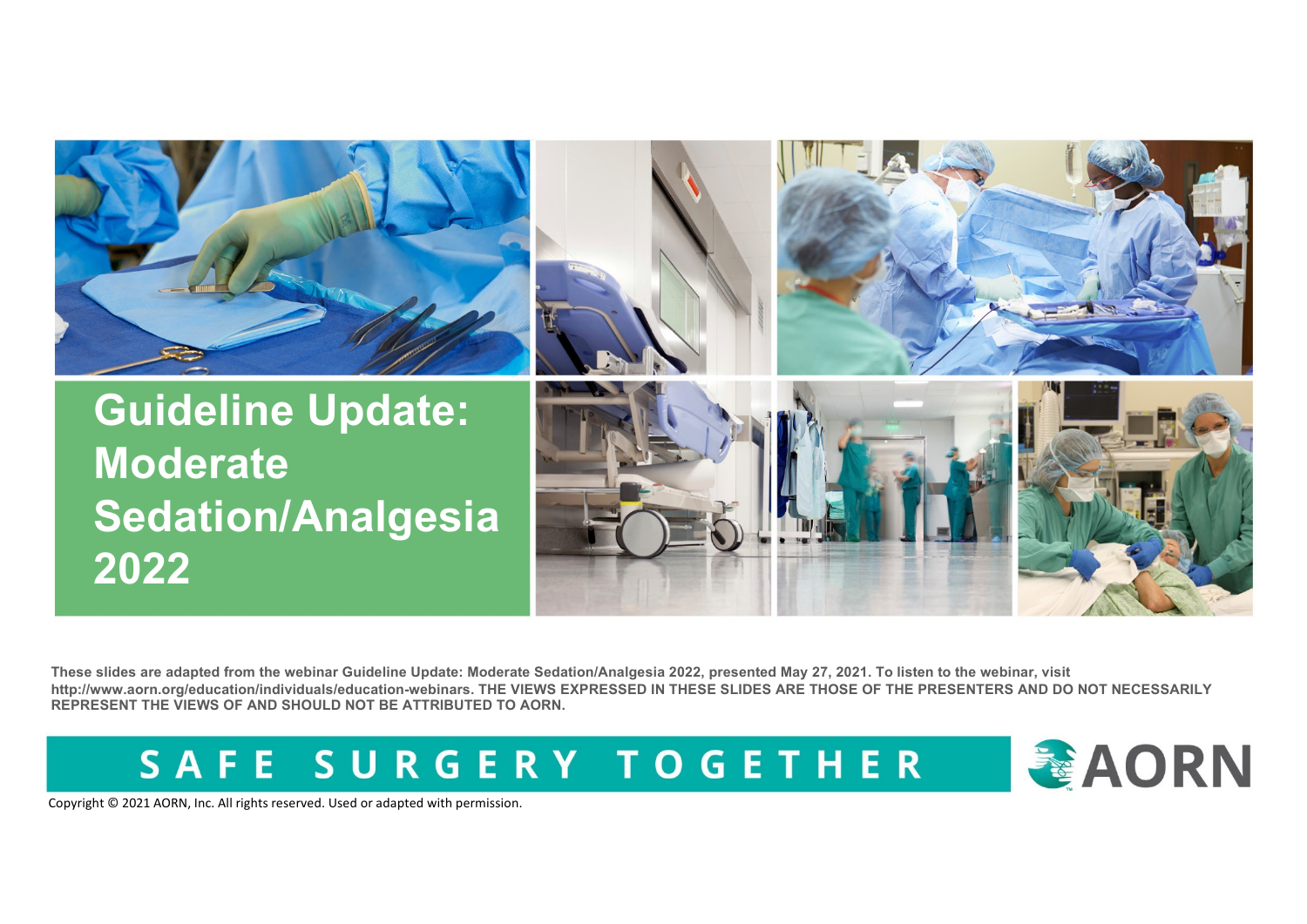### **Developed and originally presented by Amber Wood, MSN, RN, CNOR, CIC, FAPIC**

Amber Wood is a Senior Perioperative Practice Specialist at AORN where she has served as lead author and editor for several AORN Guidelines. Amber offers clinical information to members via the AORN Consult Line and contributes regularly to the Clinical Issues column in the *AORN Journal.* She has served as a member of the Association for the Advancement of Medical Instrumentation (AAMI) and ASTM International, liaison to the CDC Healthcare Infection Control Practices Advisory Committee (HICPAC) and is a fellow of the Association for Professionals in Infection Control and Epidemiology (APIC).

#### SURGERY TOGETHER  $\mathbf{S}$   $\mathbf{\Lambda}$ F

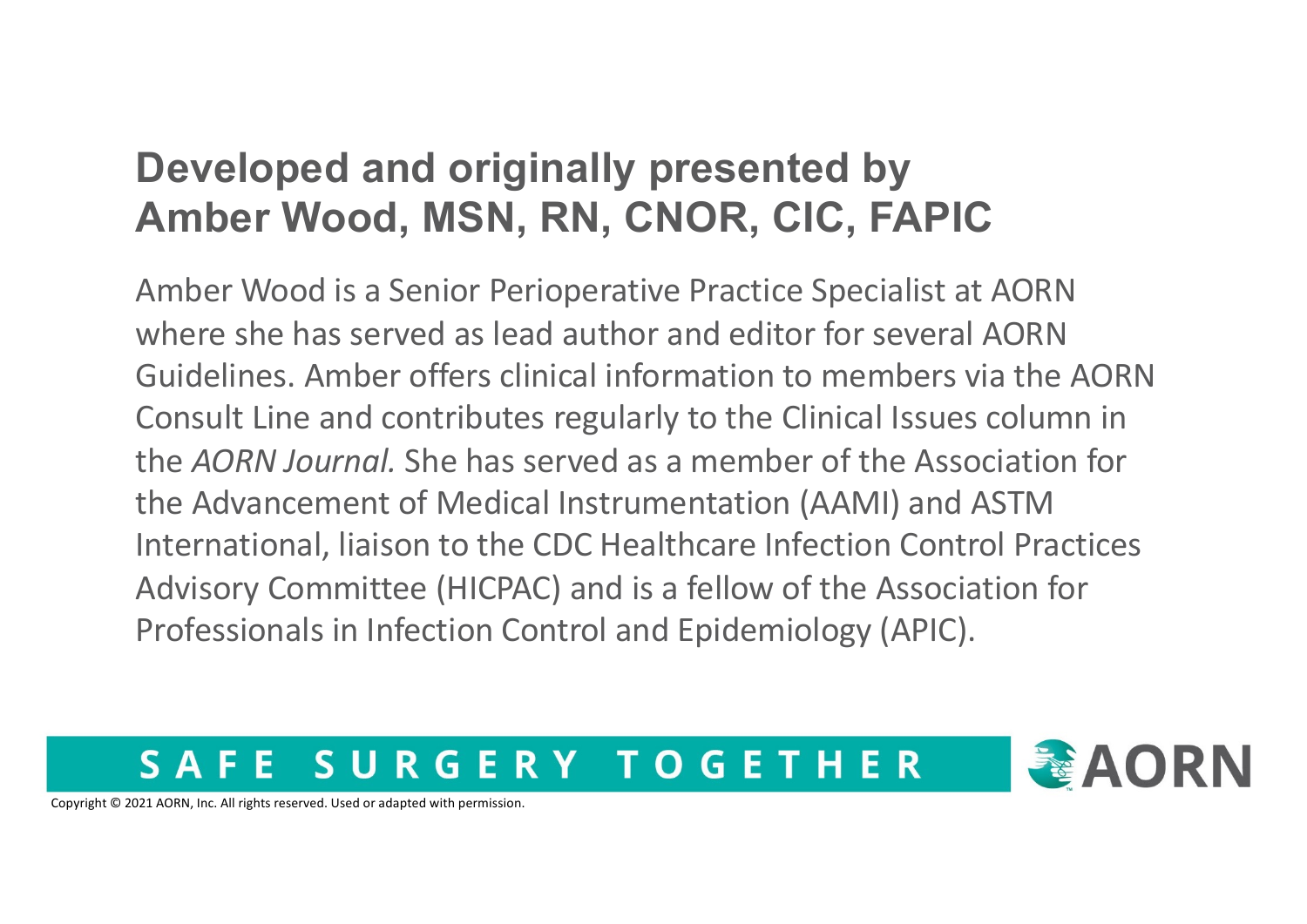## **Outcome**

On completion of this webinar, you will have knowledge of currently updated AORN recommendations for care of the patient receiving moderate sedation/analgesia and will be able to transfer the knowledge into practice.

#### SURGERY TOGETHER F. F S A